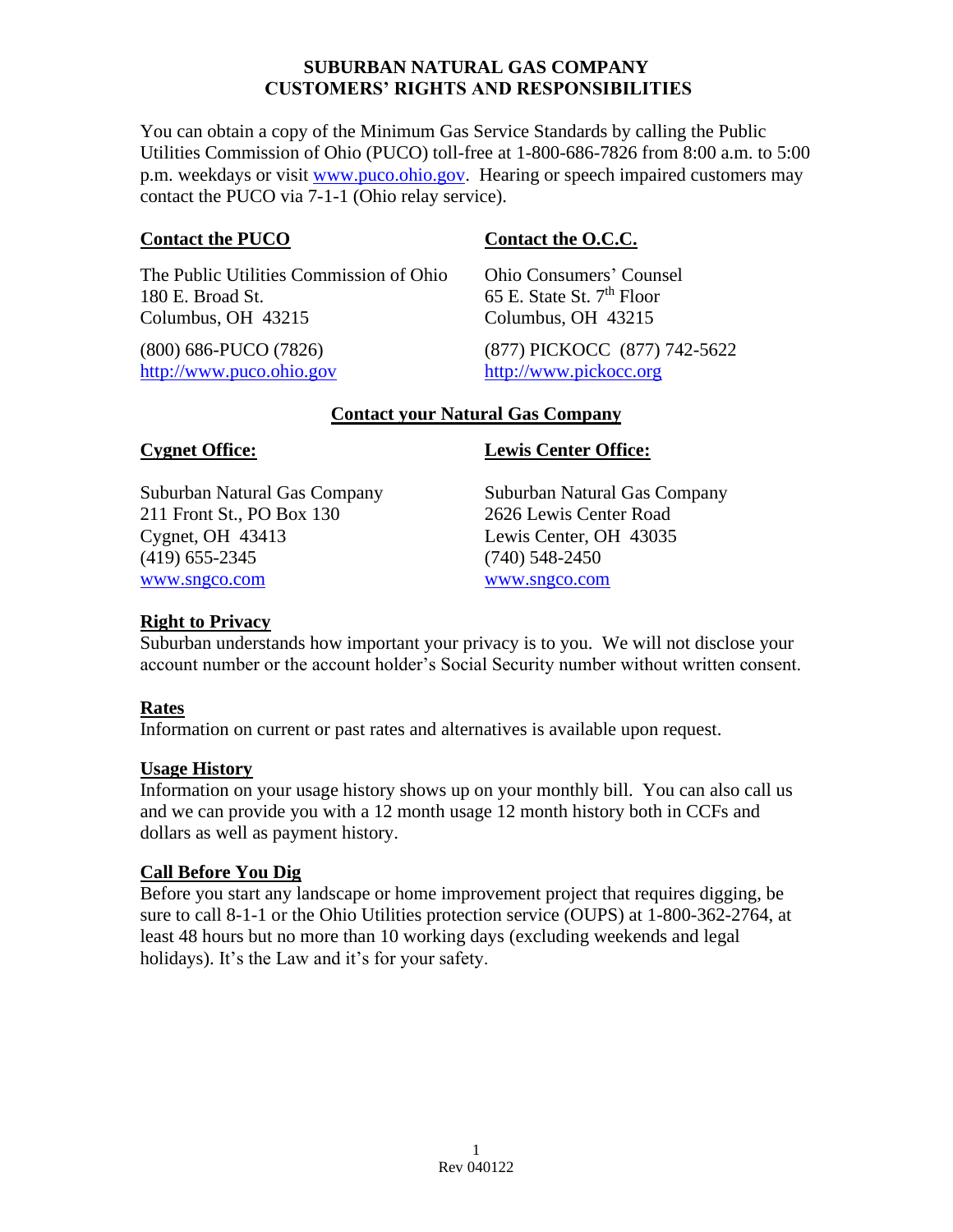## Installation of Service

When you need to establish new natural gas service, contact Suburban. Suburban will tell you what steps you must take to set up service. Be sure to call two to four weeks before you would like natural gas service to begin, to allow for any construction work or inspections to be completed in time for the service to be ready when you need it. We will typically install your service within three business days if no new construction is required and within 20 business days if your residence requires the installation of a new service line or meter.

We are required to notify you if the installation is expected to take longer than the usual three or 20 days. We must notify you of the delay, the reasons for the delay, the steps being taken to complete the work and the date the installation will be complete. If the rescheduled completion date cannot be met, we will promptly notify you. If it will be more than three business days, we will either notify you in writing or in a manner you would prefer, including the reasons for the delay, the steps being taken to complete the work and the new rescheduled completion date.

## Verification of Creditworthiness and Deposits

When you sign up for new natural gas service, Suburban will verify your credit. New customers must meet one or more of the following criteria to establish credit with the company:

- ❑ The customer is the owner of the property to be served, or other real property in Suburban's service territory and has demonstrated financial responsibility with regard to the ownership of the property (such as good credit history with a mortgage company, clear deed to property, etc.) or meets the legallyaccepted practices to verify credit.
- ❑ The customer demonstrates financial responsibility through a variety of information, including, but not limited to, the name of his/her employer, place of employment, position, length of service, letters of reference and names of credit cards.
- ❑ The customer has had a prior account with Suburban for the same class of service within the past two years and, in the prior year of service, did not have two consecutive bills containing a past due balance for regulated services provided by Suburban Natural Gas Company, and did not have service disconnected for nonpayment, fraud or tampering.
- ❑ The customer can provide a creditworthy guarantor who will pay up to 60 days of service if he/she fails to pay his/her bill.

If you do not meet any of these criteria, you may be required to pay a deposit to establish credit with us. The deposit is security that the final bill will be paid and cannot be used to pay current or delinquent bills. Suburban may not charge you a deposit of more than 130 percent of your estimated average monthly bill for regulated services. The deposit may be increased or lowered after three consecutive billing periods if the deposit you paid differs by 20 percent or more of the amount that would have been required based on the actual usage, while taking into account possible seasonal changes in your usage.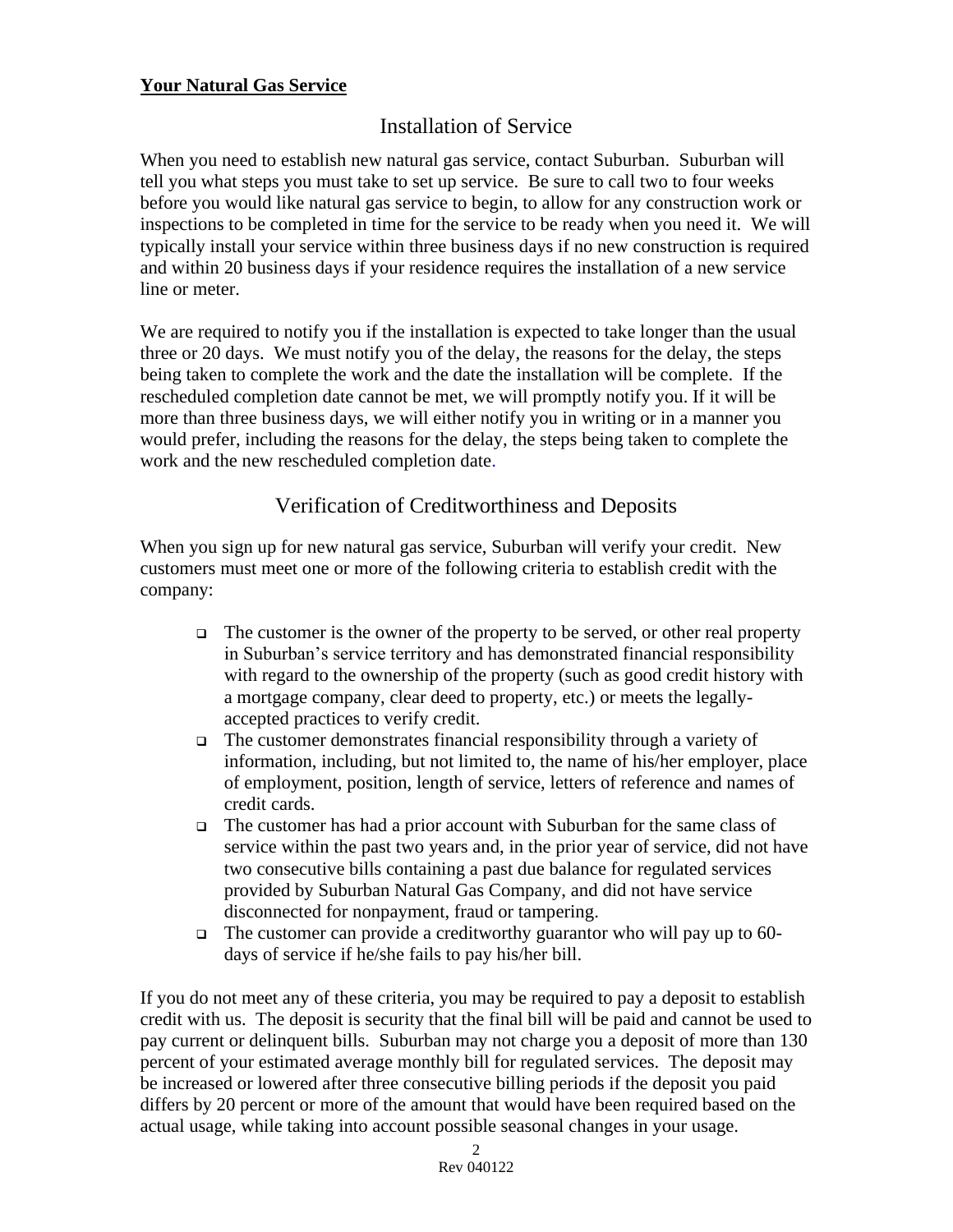Deposits to Reestablish creditworthiness may be required if the customer's account meets one of the following criteria:

- ❑ The customer had the service disconnected due to nonpayment of past due bills, a fraudulent act, tampering, or unauthorized reconnection.
- ❑ The customer has not made full payment or payment arrangements for two consecutive bills containing a past due balance for regulated services provided by Suburban.

If Suburban keeps your deposit for more than six months, we will pay 3 percent interest on the deposit. After 12 months, we will review your account and determine if the deposit should be returned. A deposit will be returned if it meets the following criteria:

- ❑ The customer has paid his/her bills for service for twelve consecutive months without having had service disconnected for nonpayment.
- ❑ The customer has not had more than two occasions on which his/her bill was not paid by the due date.
- ❑ The customer is not then delinquent in the payment of his/her bills.

If your service with the company is terminated, either by your request or by disconnection for nonpayment, we will apply the deposit plus any interest accrued to the final bill. You will receive a refund of your deposit for any amount that exceeds the amount owed in the final bill.

## Billing and Payment Options

Your natural gas bill will be mailed to you monthly. The bill will contain the amount you owe and the due date. The current and previous meter readings, the dates of the readings and the total gas consumed will be listed for easy reference. You will receive the bill for monthly service on approximately the same date each month. You have a responsibility to pay your gas bill promptly.

## Payment Methods

Suburban Natural Gas offers several payment options. You may pay electronically, by mail, by phone, or in person.

#### **Payment Online**

Register your account on our Web site to pay your bill online with a credit card. Visa, MasterCard and Discover are accepted. There is no charge to pay online with your credit card.

#### **In Person**

You may pay in person in our Cygnet or Lewis Center office. Please bring your entire natural gas bill with you when making payment in person.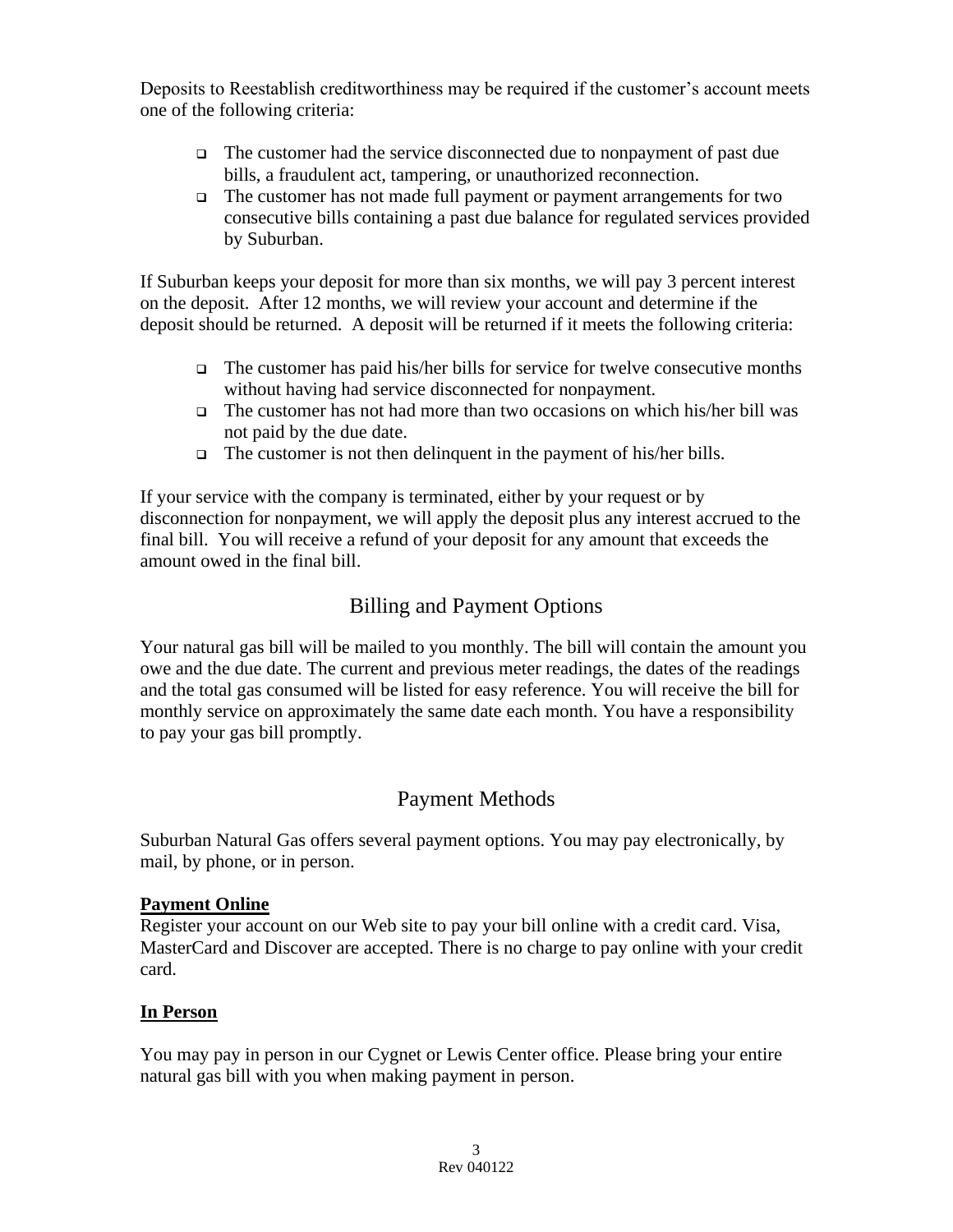#### **Pay By Mail**

You may pay your bill by mail with a check or money order. Please use the return envelope provided and include the bottom portion of your bill along with your payment.

Mail to:

Suburban Natural Gas Company PO Box 183035 Columbus, OH 43218-3035

## Payment Arrangements

There are several options available for customers having trouble paying their natural gas:

If you are unable to pay your bill, please contact Suburban to make payment arrangements before the payment is due. Suburban offers the following payment plans:

- <sup>o</sup> For customers without arrearages, as a convenience, Suburban offers a budget payment plan. Customers can elect to spread the cost of winter heating more evenly over the year, starting June and continuing through May of the following year. This plan does not reduce the overall cost of home heating but does help to avoid peak winter bills so you can plan household expenditures more conveniently.
- <sup>o</sup> One-sixth plan: a plan that requires six equal monthly payments on the past due balances plus full payment of the current bill.
- <sup>o</sup> One-ninth plan; a plan that requires nine equal monthly payments on the past due balance each month plus a budgeted amount for projected monthly bills. This plan estimates usage for the nine-month period and may be adjusted periodically.
- <sup>o</sup> Winter Heating Season plan: a plan available only during the heating season under which you may pay one-third of your total bill, including the past due balances.
- <sup>o</sup> Percentage of Income Payment Plan Plus (PIPP Plus): If your total household income is at or less than 150 percent of federal poverty guidelines, you might be eligible to pay just six percent of your monthly income or \$10, whichever is greater, for your gas bill each month during the year. If PIPP Plus payments are made in full and on time each month, you'll receive  $1/24<sup>th</sup>$  credit on outstanding arrearages, and the balance of the current month's charges will be forgiven. Participants must re-verify their income annually.
- <sup>o</sup> Graduate Percentage of Income Payment Plan (Graduate PIPP Plus): If your total household income is over 150 percent of federal poverty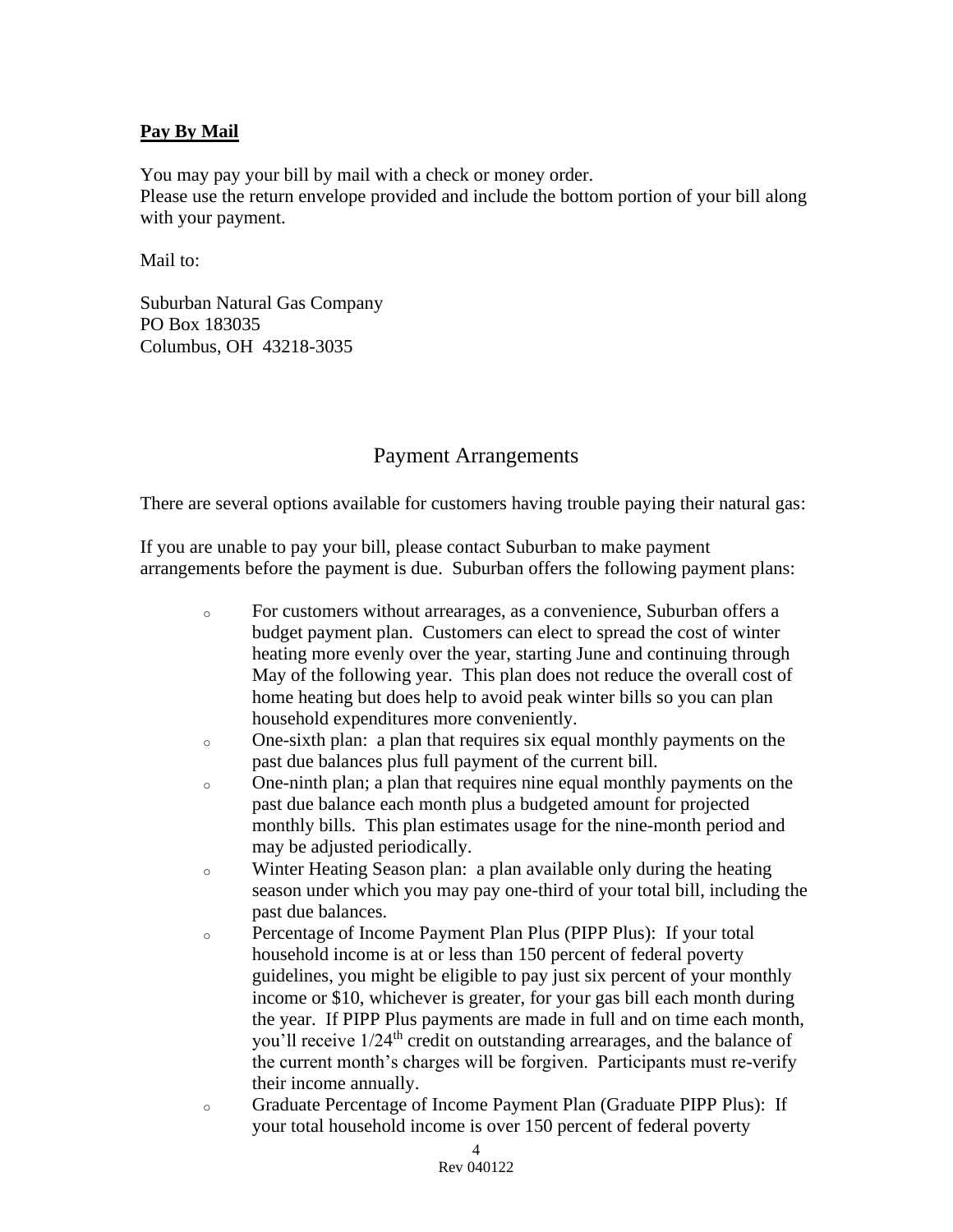guidelines and you have a balance owed on PIPP Plus, you may join Graduate PIPP Plus by paying an installment amount plus budget bill divided by two for 12 months, and receive credits for paying on time and in full.

#### Assistance Programs

Additional programs, including the Home Energy Assistance Program (HEAP), are available for qualifying households to help pay utility bills. A fact sheet is available from the PUCO with details and eligibility requirements for these assistance programs. Contact the PUCO at (800) 686-PUCO (7826) to learn more.

## Scheduling Service Appointments

Suburban will provide you with an expected arrival time window of four hours or less for all appointments requiring your presence. If we are unable to meet a scheduled appointment, we will attempt to notify you and arrange a new appointment date and time. When visiting your property, Suburban employees will provide you with photo identification and the reason they are at your property.

## Disconnection and Reconnection of Service

- ❑ If you do not pay your natural gas bill by the due date, Suburban will send a 14-day notice before disconnecting your service. This 14-day notice may appear on your bill. To prevent disconnection, you must pay the amount owed by the disconnection date listed on the notice.
- ❑ If your service has already been disconnected, you must pay the amount owed. If your service has been shut off for 10 days or less and you make the payment before 12:30 p.m., your service will be restored on the same day. If payment is made after 12:30 p.m*.,* or service has been disconnected for more than 10 business days, service will be reconnected on the next business day. You can make your payment by credit card (Visa, MasterCard, or Discover) over the phone or by check, cash or money order at our offices in Cygnet or Lewis Center. Keep in mind that you may also have to pay a security deposit and a reconnection fee before your service is restored.
- ❑ If you wish to guarantee the reconnection of your service on the same day that you make the payment, you must provide the company with proof of your payment by 12:30 p.m. and notify us that you wish to have your service reconnected that same day.
- ❑ If a member of your household has a medical condition where the disconnection of natural gas service would be especially dangerous to his/her health, you may be eligible for a medical certification that would retain or restore service for a period of 30 days. If you request it, Suburban will fax a form to your licensed health care professional, who must complete, sign and return the form to us before the shut-off date. If gas service has already been disconnected, we must receive the form within 21 days of shut-off to restore service. A medical certificate completed and signed by your licensed health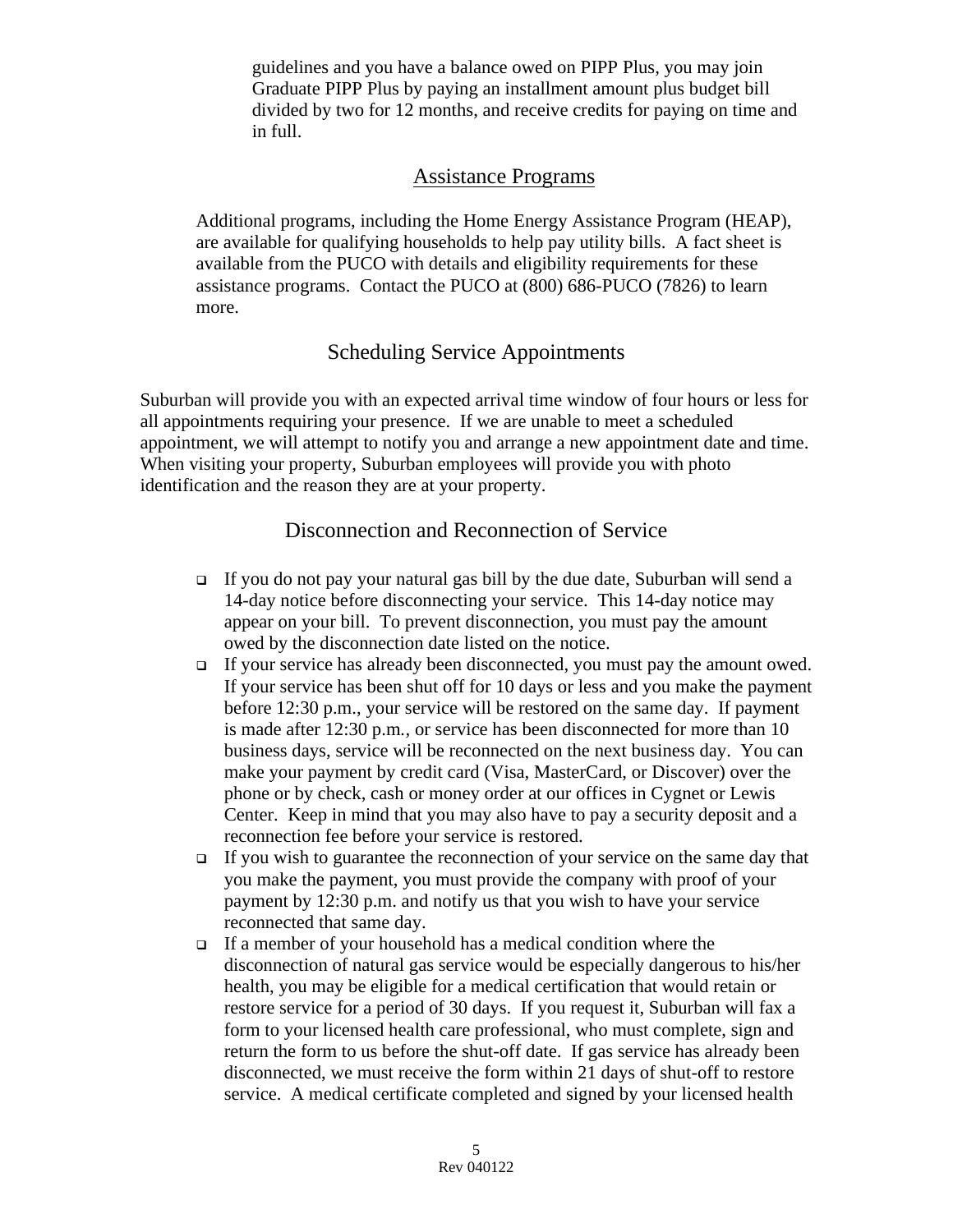care professional can only be used three times per household in a 12-month period.

- ❑ If you feel there is an error on your bill, contact Suburban first. You can contact the PUCO at (800) 686-PUCO (7826) if you are unable to resolve the dispute with the company. However, you should still pay the amount on your bill that is not in dispute. Suburban cannot disconnect service for nonpayment of a billing amount that is in dispute if the customer has registered a complaint with the PUCO. The details of the PUCO complaint process are explained in a later section.
- ❑ Even if you are current on your monthly bill payments, Suburban can disconnect your service if we are unable to access your meter for a reading at least once every 12 months. If your meter is inside your home or behind a locked gate and the company is unable to reach it, you may need to make special arrangements to provide Suburban with access.
- ❑ Suburban can disconnect service for nonpayment year-round, including during the winter months. From November 1 through April 15, natural gas companies must give you an additional 10-day notice before disconnecting your service. Several energy assistance programs are available to help customers stay connected during the winter heating season. Contact the PUCO at (800) 686-PUCO (7826) to learn more.
- ❑ Suburban can also disconnect service in accordance with PUCO rules and regulations for any of the following reasons:
	- 1. When a customer or consumer uses natural gas in a manner detrimental to the service to other consumers;
	- 2. When providing service is in conflict or incompatible with any order of the PUCO, a court of law, laws of the state of Ohio or any of its political subdivisions, or of the federal government or its agencies;
	- 3. When the customer has moved from the service location;
	- 4. When natural gas creates a safety hazard to consumers or their premises, the public, or to the company's employees or facilities or where, because of conditions beyond the consumer's premises, disconnection of the supply of natural gas is reasonably necessary. Suburban will not restore service until the hazardous condition has been corrected.
	- 5. When a customer, consumer, or his/her agent does any of the following:
		- a. Prevents utility company personnel from reading the meter for a year or more:
		- b. After notice and a reasonable period of time, prevents utility company personnel from calibrating, maintaining, or replacing the utility company's meter, metering equipment, or other utility company property used to supply service.
		- c. Resorts to any fraudulent act to obtain natural gas service, is the beneficiary of the fraudulent act, or tampers with the utility company's meter, metering equipment or other property used to supply this service.
	- 6. Upon the customer's request
	- 7. For nonpayment of regulated services, including nonpayment of security deposits; or
	- 8. For good cause shown.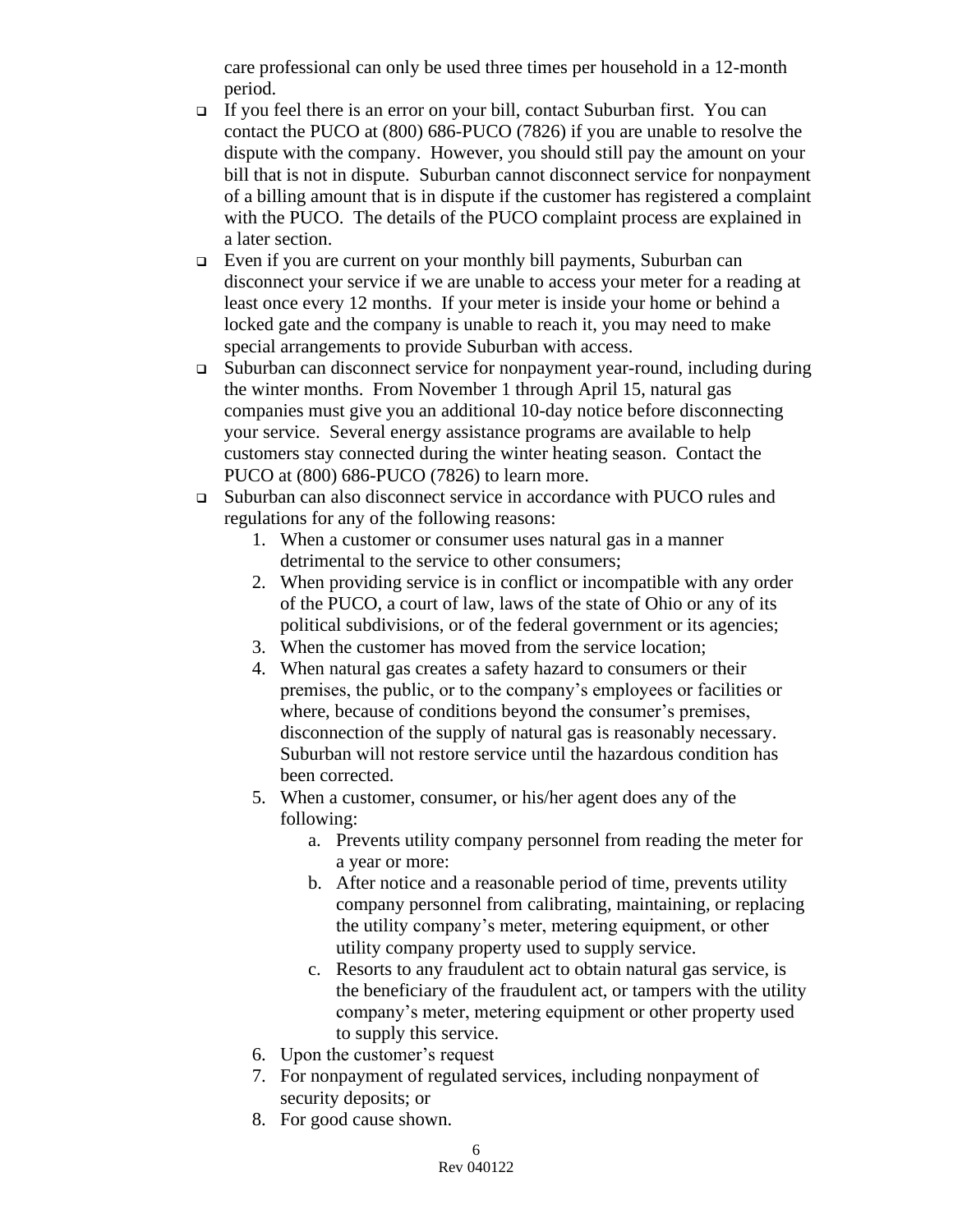## **Your Natural Gas Meter**

## Meter Readings

Your natural gas meter measures the amount of gas you use each month and is used by the natural gas company to determine your monthly bill. Suburban representatives have the right to access your meter for the purposes of reading, replacing, repairing, inspecting, or testing the meter.

At a minimum, Suburban must read your meter once every 12 months. Most companies attempt to obtain meter readings at least once every other month. Actual meter readings must also be conducted at your request when you set up new service or terminate service at a location. If your monthly bill has been estimated for two consecutive months or you believe your meter is malfunctioning, you can request up to two additional meter readings per year. If your meter is found to be malfunctioning, your natural gas company will conduct testing and provide a new meter at no charge to you.

From time to time, Suburban representatives may not be able to access your meter. If your meter is inside your home or behind a locked gate and we are unable to read it, an estimated meter reading will appear on your bill.

To determine estimated usage, Suburban uses a formula that takes many factors, including historical usage and the outside temperature, into account. For most customers, the difference between the estimated and actual usage is adjusted when the meter is read the following month. However, for customers who have inaccessible meters, bills are sometimes estimated for several months in a row. If and when this happens, you have the right to read the meter yourself and call in the reading to us. At the customers' request, Suburban will furnish usage history on their account.

#### Reading your own Meter

Reading your own meter is one of the easiest ways to ensure that you are paying only for the natural gas you use. It is simple to do, and Suburban will allow you to submit your meter reading over the phone.

#### Meter Tests

While natural gas meters are accurate devices that measure the volume of gas being used at your service address, you may request that we perform a test to verify your meter is registering properly. We will conduct the test within 30 days of receiving your request, and you or your representative may be present. We will notify you of any applicable charges prior to the test.

If we find that the meter's accuracy is outside accepted tolerances, we will waive any charges for performing the test and will install a properly functioning meter at no cost.

If the inaccuracy has resulted in overcharges on your bill, we will determine how long the meter has been malfunctioning and will reasonably compute the amount of credit or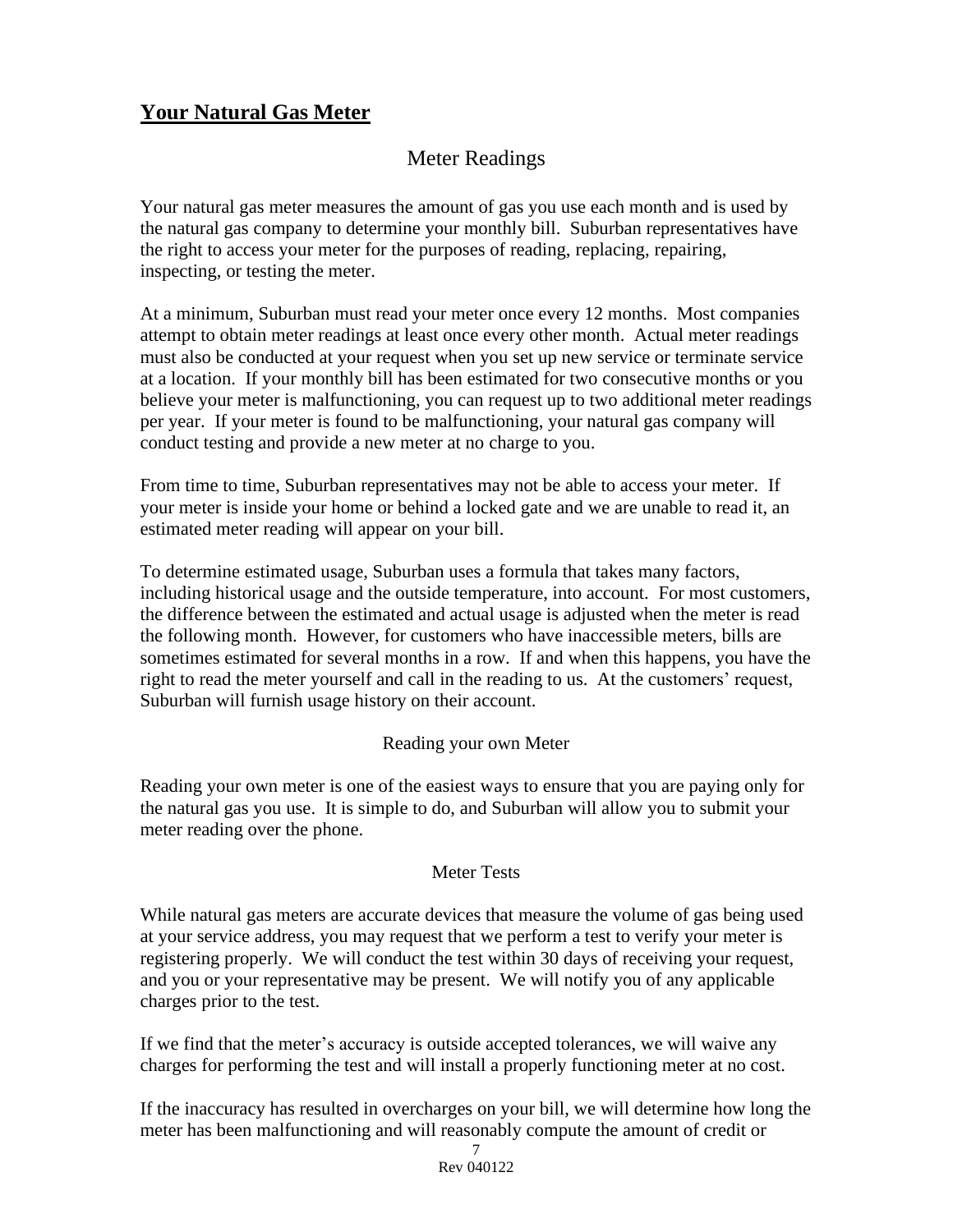refund on the basis of your usage history, using the rates that were in effect during that period. If we cannot establish the period of the meter's inaccurate measurement, the overcharge period is limited by PUCO regulation to the most recent 12 months or the period since the date of the most recent test, whichever is later. This procedure does not apply if the meter or any other equipment owned by Suburban has been tampered with or reconnected without authorization.

## **Service Line Responsibilities**

Natural Gas is transported from producing wells through large underground pipelines called transmission lines to regulating stations, usually near city limits. The gas then travels within cities and towns through main lines. From the main lines, natural gas is carried to your home or business through service lines which stop at the gas meter. For service line leaks, (piping from the street to the meter), Suburban or its contractor can repair hazardous leaks on gas service lines up to and including the meter. The company will cover the cost unless the leak is a result of damage caused by the property owner, the customer or another party. However, the property owner is responsible for repairing or replacing house lines that extend beyond the meter to the appliances in your home or business.

If Suburban has continued gas service to your service address, but turned off the gas feed to any appliance, a qualified contractor can make repairs and restore service. However, if the company turned off your service at the meter, only a Suburban employee may restore service at the meter. Please call Suburban after repairs are made so that we can inspect the work before restoring full service.

If buried piping isn't maintained, it can become subject to corrosion and leakage over time. For your safety, we inspect gas lines for leakage on a regular basis. If the line is metallic, we also inspect it for corrosion. Our routine inspection covers all gas piping up to and including the meter.

In some circumstances, we are also required to test house lines and inspect gas appliances. If our inspection detects a problem in any portion of your house lines or any of your appliances, we might have to "red tag" the appliance and interrupt your service until you have had it repaired.

Only a qualified heating/cooling contractor or plumber should perform any inspection, installation, repair or replacement of house lines or appliances.